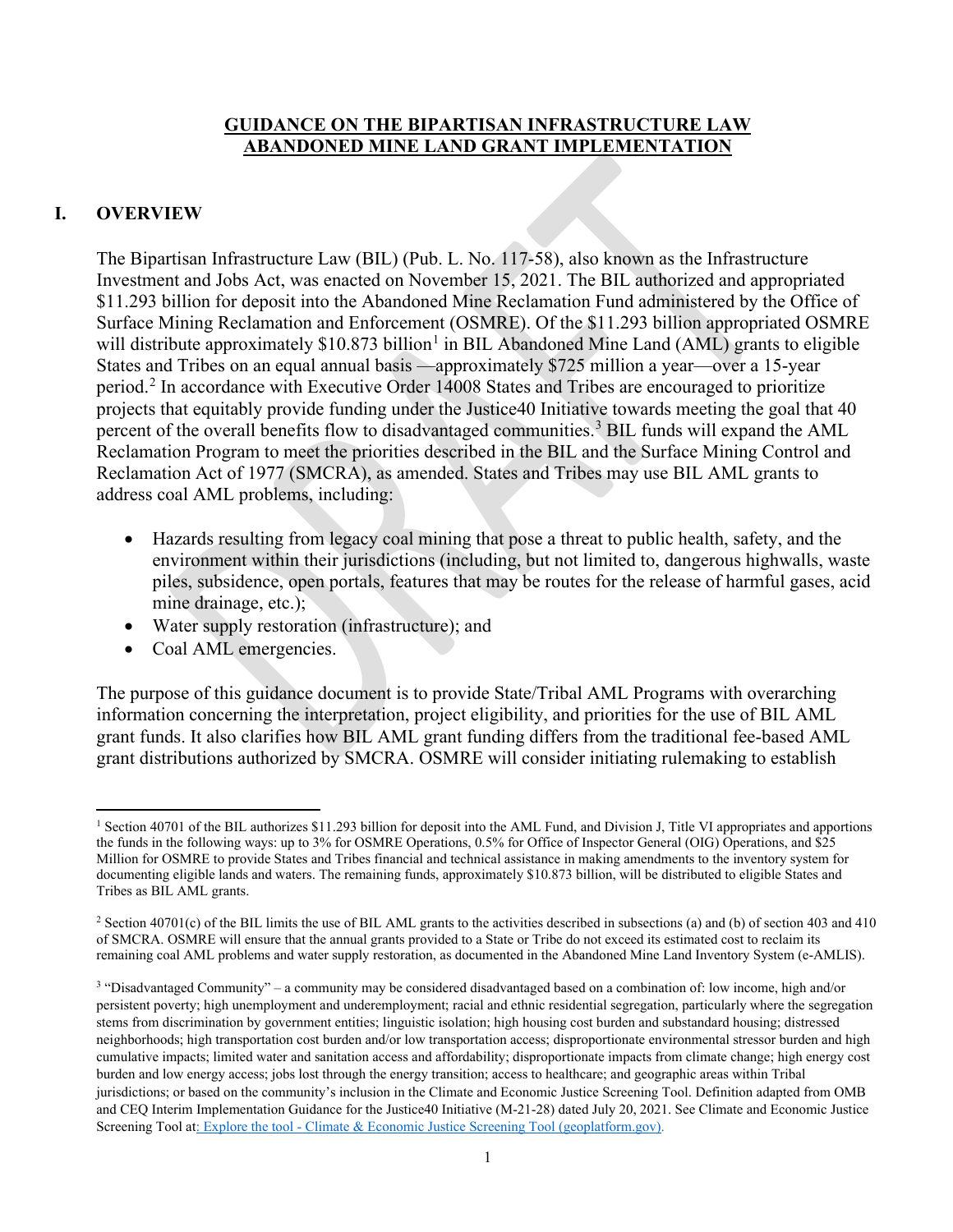requirements and obligations related to application procedures, allowable uses of funds, and reporting program activities and outcomes.

## **II. ELIGIBLE STATES AND TRIBES**

Pursuant to section 40701(b)(2) of the BIL, eligible grant recipients include both certified and uncertified States and Tribes carrying out approved AML Programs. A certified State or Tribe is a State or Tribe that has certified that all coal reclamation projects that are considered a priority under section 403(a)of SMCRA have been completed. An uncertified State or Tribe is a State or Tribe that has not yet made the certification that reclamation of all priority coal reclamation projects in the State or on applicable Indian lands have been completed.

## **III. ELIGIBLE PROJECTS & PRIORITIZATION**

BIL AML funding may only be spent on coal reclamation projects. According to section 40701(c) of the BIL, BIL AML grants may only be used on one or more of the following:

- Priority 1 Projects These projects protect public health and safety from extreme effects of coal mining practices, including the restoration of adjacent land and water resources and the environment (Section 403(a)(1) of SMCRA).
- Priority 2 Projects These projects protect public health and safety from adverse effects of coal mining practices, including the restoration of adjacent land and water resources and the environment (Section 403(a)(2) of SMCRA).
- Priority 3 Projects These projects restore land and water resources and the environment previously degraded by adverse effects of coal mining practices (Section 403(a)(3) of SMCRA). These projects may include the design, construction, operation, maintenance, and rehabilitation of acid mine drainage (AMD) treatment facilities regardless of whether they are part of a qualified hydrologic unit.
- Water Supply Restoration Projects protection, repair, replacement, construction, or enhancement of facilities relating to water supply, including water distribution facilities and treatment plants, to replace water supplies adversely affected by coal mining practices (Section 403(b) of SMCRA).
- AML Emergency Projects Emergency projects that restore, reclaim, abate, control, or prevent adverse effects of coal mining practices, on eligible lands when an emergency exists constituting a danger to the public health, safety, or general welfare and no other person or agency will act expeditiously to restore, reclaim, abate, control, or prevent adverse effects of coal mining practices (Section 410 of SMCRA).

Use of BIL funding differs from the traditional fee-based AML funding in a few important ways: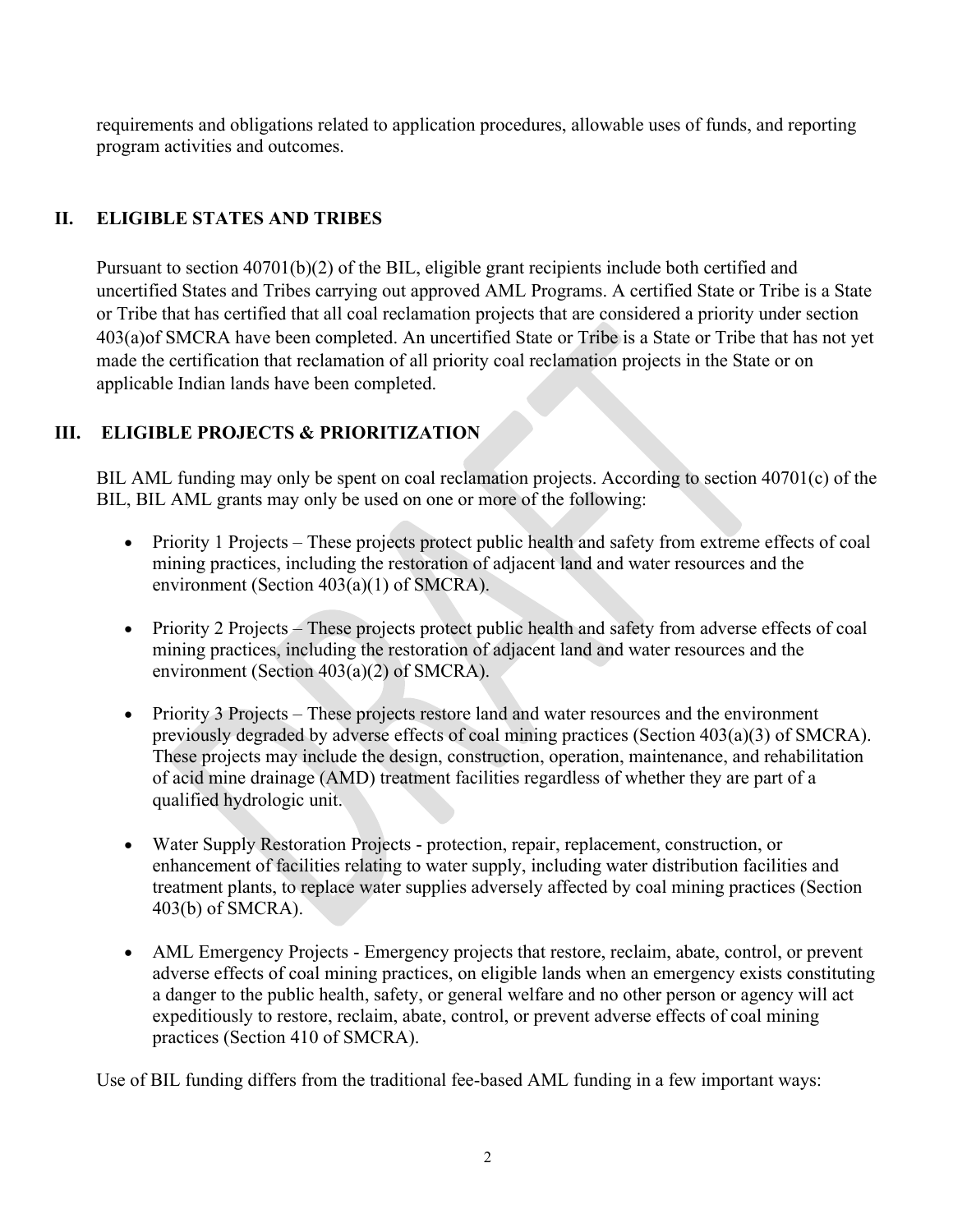- Stand-alone projects classified as Priority 3 under SMCRA Title IV are eligible for BIL funding, whether or not the project is in conjunction with other projects classified as Priority 1 and Priority 2 projects under SMCRA Title IV;
- AMD treatment projects that are not part of a qualified hydrologic unit are eligible for BIL funding;
- Eligible states and tribes are not authorized under the BIL to place BIL AML grant funds into AMD set-aside accounts.<sup>[4](#page-2-0)</sup>

Under Section 405(e) of SMCRA, State and Tribal AML Reclamation Plans must identify the specific criteria for ranking and identifying projects to be funded. The *overall* State or Tribal AML Program must reflect the priorities listed in section 403(a), and, accordingly, the BIL does not require strict adherence to those priorities when grantees and OSMRE work to evaluate, apply for, and approve particular projects.

OSMRE will consult with each State and Tribe receiving funds under the BIL to identify which updates to the grantee's Reclamation Plan, if any, are necessary to ensure to Plan's compliance with the BIL.

Under Section 40701(f) of the BIL, States and Tribes should prioritize projects that provide employment opportunities to current and former employees of the coal industry, and OSMRE will work with States and Tribes to incorporate such prioritization into their reclamation plans. Measures to implement these priorities include: (1) requiring contractors to affirm they will give preference to miners in any hiring for BIL-funded AML projects; (2) requiring contractors to report on the extent to which miners have been employed in any AML work the contractors perform; (3) requiring contractors to retain data that can substantiate the reported information; and (4) providing to OSMRE the information reported by the contractors as part of the State or Tribe's regular AML reporting processes. To further implement the Section 40701(f) priority, States and Tribes should engage with labor or worker organizations that represent coal industry workers to identify current or former employees of the coal industry who are candidates to be employed by AML reclamation contractors and provide OSMRE with certifications of this engagement.

The Department will commence notice and comment rulemaking, as necessary, to further implement Section 40701(f) and to provide additional guidance as to its scope. Such a proposed rule would, based on Section 40701(f), require that States and Tribes provide employment opportunities to current and former employees of the coal industry, prioritize projects that provide such employment opportunities, and utilize AML funding to promote the revitalization of coal communities.

States and Tribes should prioritize projects that are beneficial to disadvantaged communities and support the revitalization of such communities to meet the overall objectives of Justice40 Initiative.

<span id="page-2-0"></span><sup>4</sup> Section 402(g)(6) of SMCRA authorized the creation and use of AMD set aside accounts, which allow uncertified States to apply for up to 30% of certain fee-based funds received as part of their traditional annual AML grant to be transferred to an interest-bearing account established by the State/Tribe to be used for the abatement of the causes and the treatment of the effects of AMD in a comprehensive manner within qualified hydrologic units affected by coal mining practices.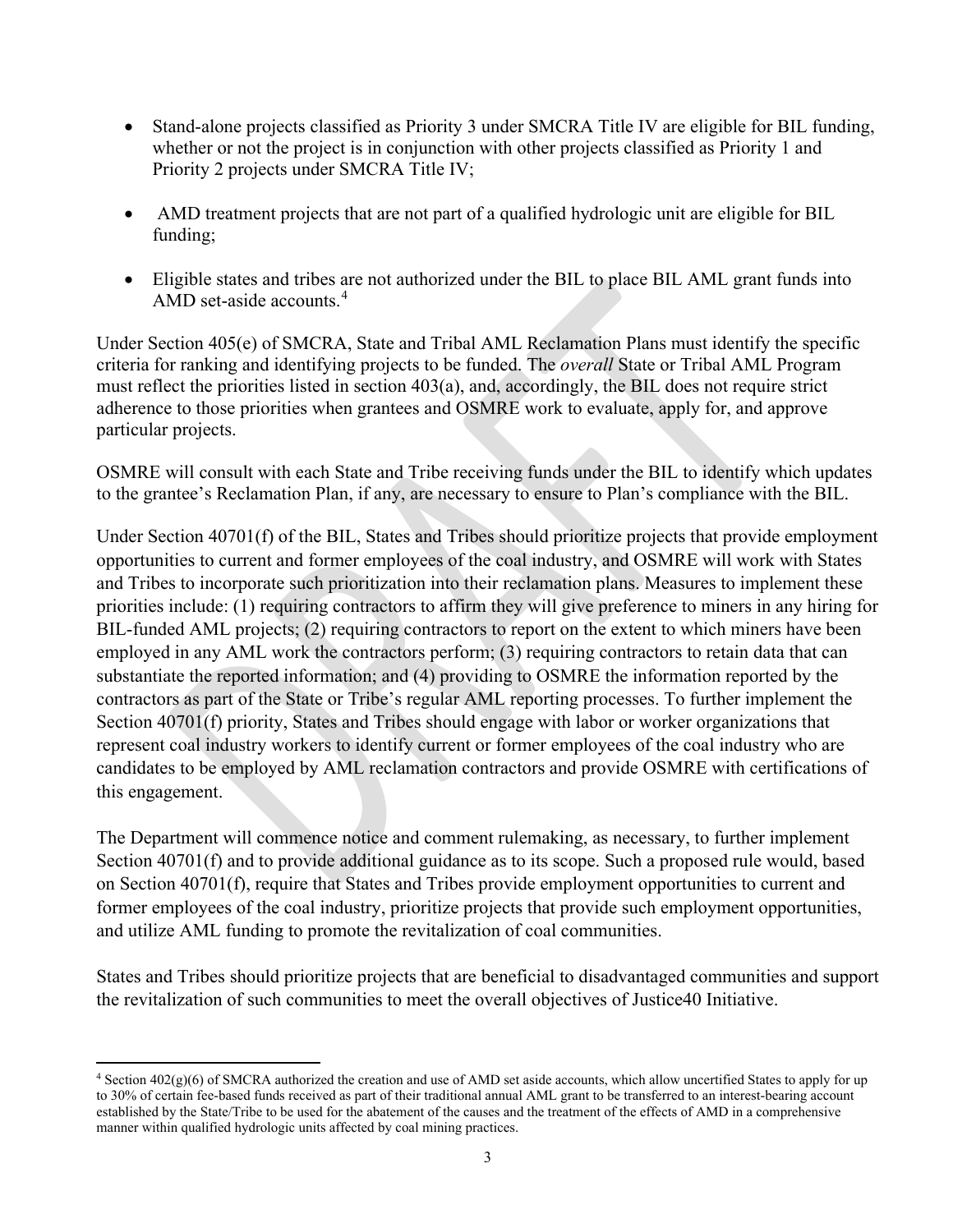In carrying out their programs with BIL AML funding, OSMRE encourages States and Tribes to:

- Utilize procurement processes that incentivize AML contractors to hire miners when bidding on BIL-funded AML projects and require the collection of information from AML contractors on the number of former and current miners they employ;
- Aggregate projects into larger statewide or regional contracts as part of their procurement processes, in order to improve efficiencies in their BIL AML grant funding;<sup>[5](#page-3-0)</sup>
- Prioritize aggregated or larger projects in selecting projects to be funded;
- Support pre-apprenticeship, registered apprenticeship, and youth training programs that open pathways to employment; and
- Require contractors to support safe, equitable, and fair labor practices by adopting collective bargaining agreements, local hiring provisions (as applicable), project labor agreements, and community benefits agreements.
- Consider project designs that reduce methane emissions from abandoned coal mine sites.
- Incorporate input from disadvantaged communities of color, low-income communities, and Tribal and Indigenous communities into the selection of projects to be funded.

OSMRE and the Department of the Interior (DOI) will engage with the Department of Labor (DOL) to determine what information and tools DOL can provide to States and Tribes to support the above efforts.

BIL AML funds may not be used, directly or indirectly, to support or oppose union organizing.

# **IV. BIL AML GRANTS**

The first BIL AML grant distribution will occur by the end of the 3<sup>rd</sup> Quarter of FY 2022. Annual BIL AML grant amounts are calculated using a congressionally mandated formula based on the number of tons of coal historically produced in the States or from applicable Indian lands before August 3, 1977. Adjustments will be made to ensure the total amount of the distributions to any individual State or Tribe is not less than \$20 million over the life of the program to the extent that amount is needed for eligible projects described above and to reconcile the amount of the BIL AML funding with the total unfunded cost of coal problems at the end of the preceding fiscal year, as reflected in the enhanced Abandoned Mine Land Inventory System (e-AMLIS).

BIL AML grants will be awarded to eligible State and Tribal AML Programs on an annual basis and adjustments will be made to these distributions as required and needed to achieve the objectives of the

<span id="page-3-0"></span> $5$  Section 40701(b)(3) allows states to aggregate bids in this manner.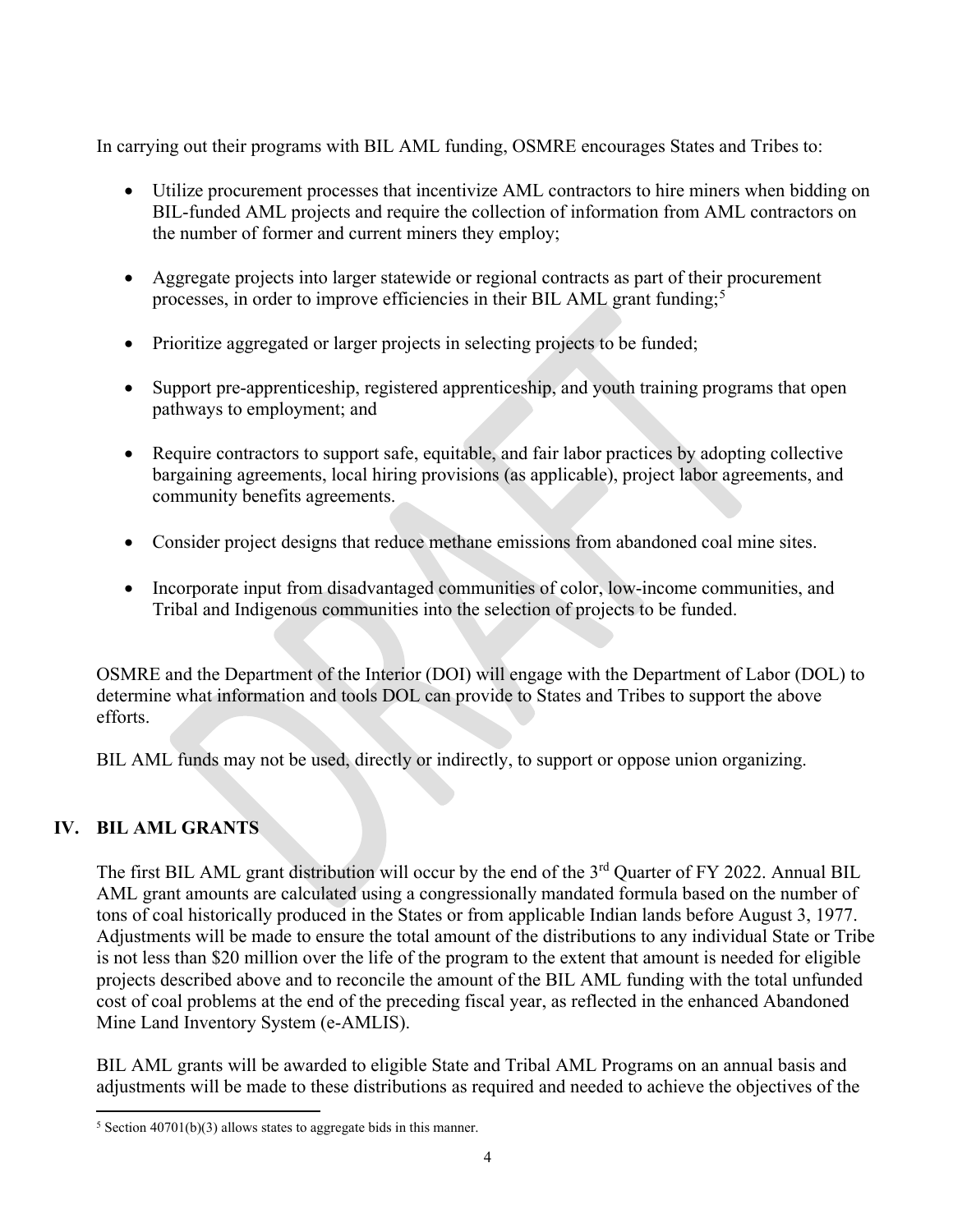program. For example, adjustments will be made as changes to the number of eligible States and Tribes increase or decrease. The period of performance for BIL grants will be 5-years, with an option for a onetime no-cost extension of up to one year, subject to OSMRE's review and approval. BIL AML grants will be disbursed and tracked under the Catalog of Federal Domestic Assistance (CFDA) No. 15.252. In order to receive BIL AML funding, each eligible State and Tribe will need to submit a grant application through GrantSolutions.<sup>[6](#page-4-0)</sup>

BIL AML grant recipients will be required to comply with all applicable Federal grant award requirements, including but not limited to, the Uniform Administrative Requirements, Cost Principles, and Audit Requirements for Federal Awards [\(2 C.F.R.](https://www.ecfr.gov/current/title-2/subtitle-A/chapter-II/part-200) part 200). OSMRE anticipates that State and Tribal AML Programs will incur higher staffing and operational costs as they stand up programs to effectively implement their BIL AML programs. In addition, the administrative costs for annual BIL AML grant awards will be available for the entire grant performance period (i.e., 5 years, with the possibility of a one-year extension).

Appendix I, which is entitled, "Subaccounts for BIL AML Financial Assistance," provides guidance on the available subaccount categories that State/Tribal AML Programs can use in the development of their BIL AML grant application. Outlined below are the main subaccounts:

- BIL Non-Emergency Administrative Costs
- BIL Non-Water Supply (Coal Project) Costs
- BIL Water Supply Project Costs
- BIL Coal Projects Engineering & Design Costs
- BIL AMD Operational and Maintenance Costs
- BIL Emergency Project Costs

A sample template for States and Tribes to use when submitting an application for BIL AML grant funding has been attached (see *Appendix II: Table for BIL AML Eligible Projects*). When applying for BIL AML grants, State and Tribal AML Programs should include:

- A description of each proposed project to be funded during the grant period of performance;
- A description of the state and Tribe's prioritization process or ranking system for the selection of each proposed project;
- A statement of the estimated benefits that will result from each project;
- A statement of how the State or Tribe will prioritize projects employing current or former employees of the coal industry;
- Plans for promoting workforce training and development, including how activities encouraged under Section III will be implemented, if applicable, along with the names of potential partners to support recruiting and training efforts, including community colleges, workforce partners, community-based groups, and unions;
- Any linkages to economic redevelopment opportunities created by carrying out the proposed projects;

<span id="page-4-0"></span> $6$  The CFDA number is a five-digit number assigned in an awarding document for any financial assistance (e.g., grants) funded by the Federal government. Although both the BIL AML Funds and the traditional AML fee-based grants will be disbursed under the same CFDA No. 15.252, separate grant applications via grants.gov will be necessary.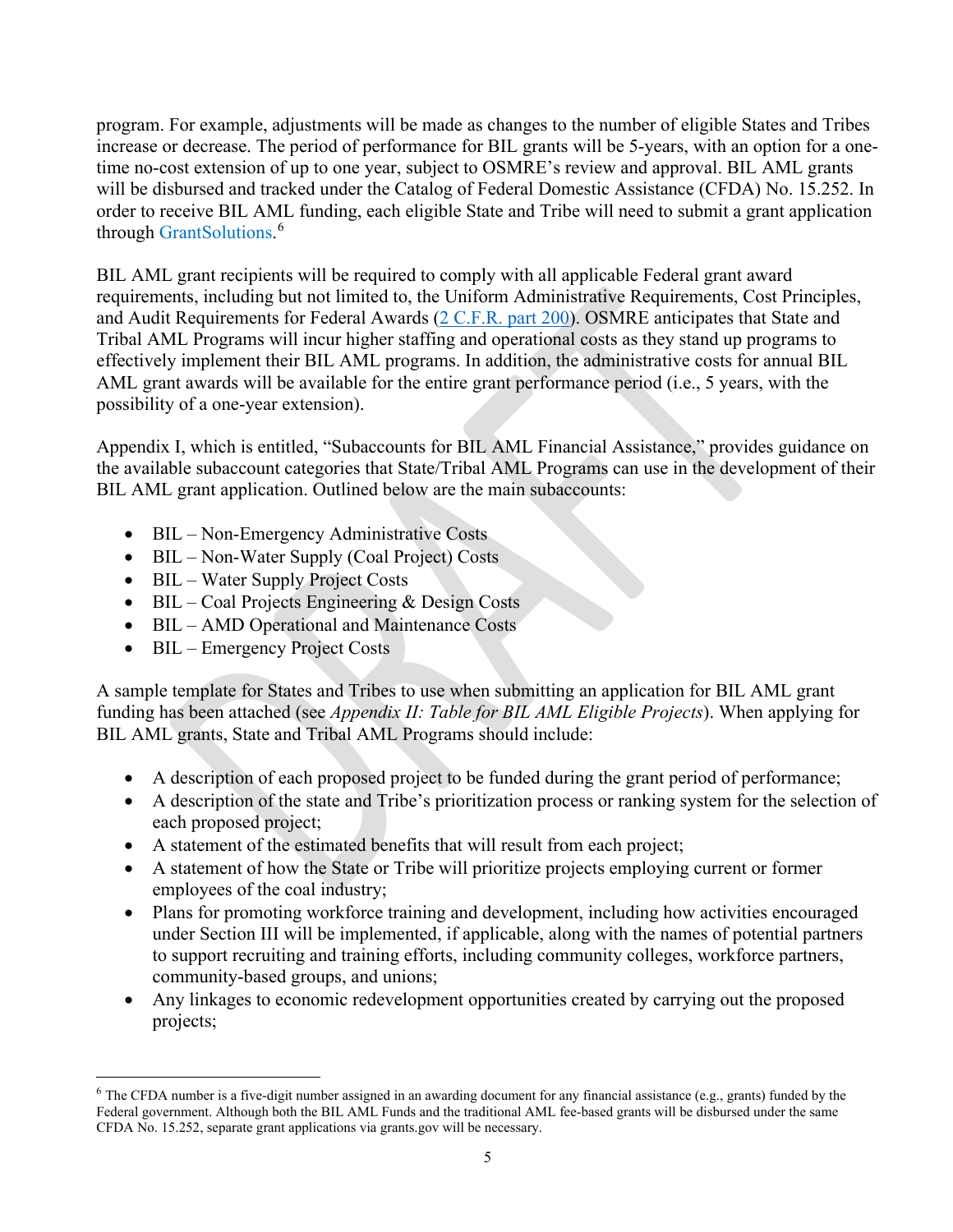- A description of how local communities provided input into the selection of projects to be funded;
- A description of how the grantee will address environmental justice issues within coalfield communities;
- Details of how the grantee will identify and address any disproportionate burden of adverse human health or environmental effects of coal AML problems on disadvantaged communities, communities of color, low-income communities, and Tribal and Indigenous communities;<sup>[7](#page-5-0)</sup>
- A description of whether and to what extent the proposed projects will reduce greenhouse gas emissions, particularly methane emissions;
- Estimated costs for each project to be completed using the BIL AML grant funding. If BIL AML funds will be leveraged with other funding sources, such as AML-fee based grants, include this information; and,
- Proposed performance measurement (see section X).

When possible, a project's scope or outcome may be expanded or enhanced. States and Tribes are encouraged to identify and leverage additional funding sources (e.g., Clean Energy Demonstration Program under Title III, Section 40341 of the BIL; DOI's Ecosystem Restoration Program under Title VIII, Section 40804 of the BIL; and EPA Brownfield Job Training Grants) and in-kind contributions to be used in conjunction with BIL AML monies.

### **V. DAVIS-BACON ACT**

The BIL requires that all laborers and mechanics employed by contractors or subcontractors in the performance of construction, alteration, or repair work on a project assisted in whole or in part by funding made available under the BIL must be paid wages at rates not less than those prevailing on similar projects in the locality, as determined by the Secretary of Labor in accordance with the Davis-Bacon Act (40 U.S.C. §§ 3141-3148). The Davis-Bacon labor standards are applicable to the reclamation projects completed using BIL AML funding and Davis-Bacon clauses must be included in BIL AML work contracts. The Department of Labor [Fact Sheet #66A: Bipartisan Infrastructure Law](https://www.dol.gov/agencies/whd/fact-sheets/66a) provides additional information on the responsibilities of BIL funding recipients.

### **VI. PUBLIC ENGAGEMENT**

<span id="page-5-0"></span><sup>&</sup>lt;sup>7</sup> "Low-income communities" are those communities that in the last 12 months had a median household income less than twice the poverty level. This definition is similar to USEPA's EJSCREEN definition at [https://www.epa.gov/ejscreen/ejscreen-map-descriptions#category](https://www.epa.gov/ejscreen/ejscreen-map-descriptions#category-demographics)[demographics](https://www.epa.gov/ejscreen/ejscreen-map-descriptions#category-demographics)

<sup>&</sup>quot;Communities of color" are those communities with a higher than national average percent of individuals in a block group who list their racial status as a race other than white alone and/or list their ethnicity as Hispanic or Latino. That is, all people other than non-Hispanic white-alone individuals. The word "alone" in this case indicates that the person is of a single race, not multiracial. A block group is an area defined by the Census Bureau that usually has in the range of 600-3,000 people living in it. This definition is adopted from USEPA's EJSCREEN definitions at[: https://www.epa.gov/ejscreen/overview-demographic-indicators-ejscreen#demoindex](https://www.epa.gov/ejscreen/overview-demographic-indicators-ejscreen#demoindex)

<sup>&</sup>quot;Tribal and Indigenous communities" are communities whose members make up a Federally recognized Indian Tribe, a State-recognized Indian Tribe, an Alaska Native community or organization, a Native Hawaiian organization, or any other community of indigenous people located in a State, including indigenous persons residing in urban communities.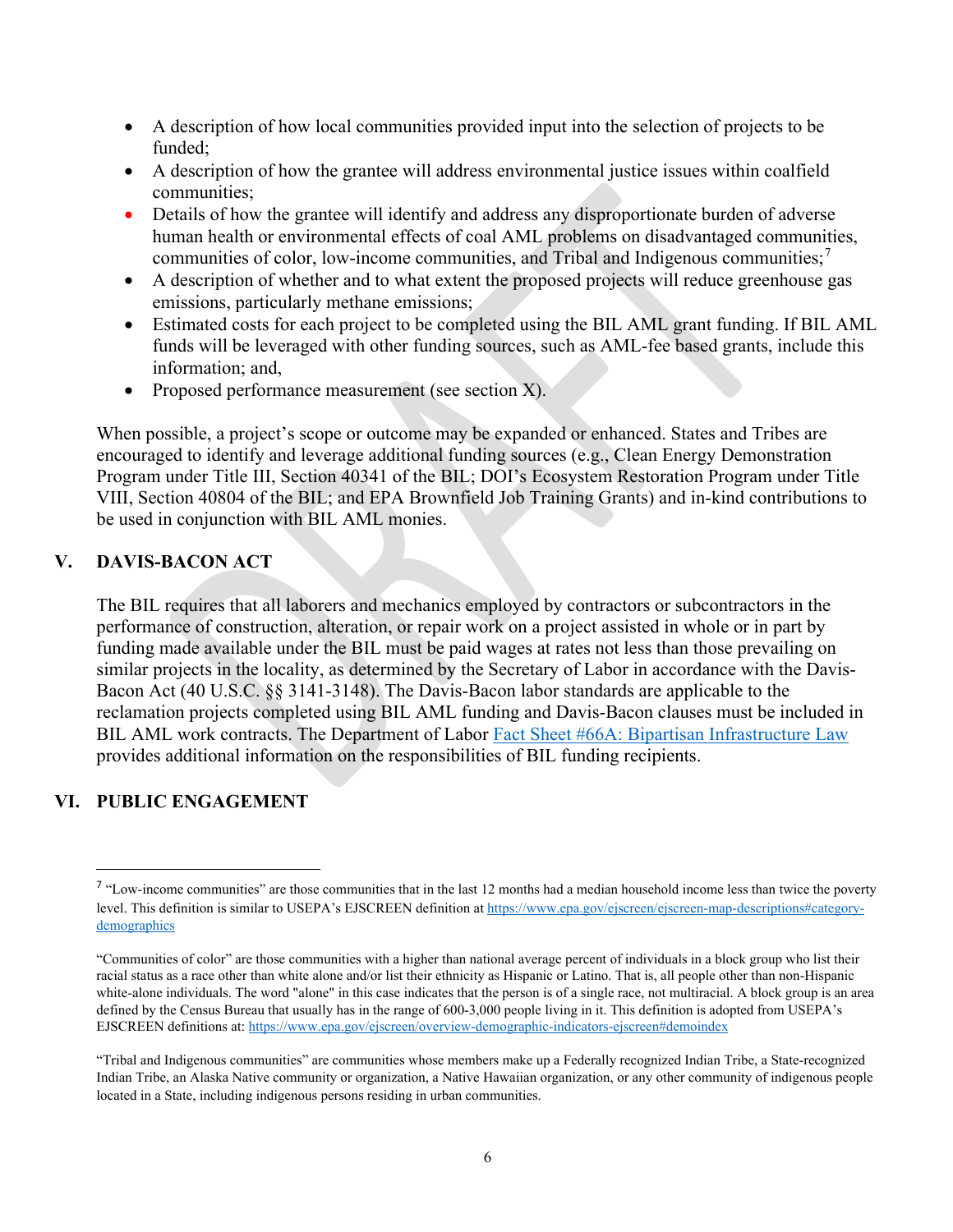When developing eligible projects for the BIL AML Program, State and Tribal AML Programs should ensure public engagement at the local level through engagement with the community. The term, ''public'' includes all stakeholders (e.g., citizens at large, industry, other Federal, State, Tribal, or local agencies, Tribal Nations, unions and worker organizations, non-governmental organizations, community colleges, workforce boards, community-based groups, and environmental groups). Engaging with the public to identify potential projects will ensure that projects completed through this program best address the needs of the relevant communities.

States and Tribes are encouraged to use existing best practices for public engagement or develop a process for public outreach and communication with local citizens, agencies, and organizations that best fits their unique circumstances. For example, States and Tribes could notify local citizens of the intent/purpose of a project via meetings, print media, websites, and social media and/or partner with organizations that facilitate public outreach and communication.

## **VII. ENHANCED ABANDONED MINE LAND INVENTORY SYSTEM (e-AMLIS)**

Pursuant to section 403(c) of SMCRA, OSMRE maintains e-AMLIS, the central electronic database for housing the national inventory of unreclaimed AML problems affecting public health, safety, and the environment and reclaimed sites, along with their associated reclamation costs. Data maintained in e-AMLIS is provided by States and Tribes using standardized procedures approved by OSMRE.

States and Tribes are required to enter all coal AML projects into e-AMLIS and identify them as BIL AML projects when funds are expended. To ensure that States and Tribes are able to update their respective AML inventories in e-AMLIS, the BIL makes \$25 million available to the Secretary of the Interior to provide financial and technical assistance to States and Tribes to amend e-AMLIS. If needed, OSMRE will provide further guidance on its implementation of this specific requirement of the BIL at a later date.

## **VIII. COMPLIANCE WITH THE NATIONAL ENVIRONMENTAL POLICY ACT**

OSMRE has determined that all BIL-funded reclamation projects are major Federal actions<sup>[8](#page-6-0)</sup> subject to review under the NEPA because, in accordance with NEPA regulations, [9](#page-6-1) BIL AML projects are federally assisted activities performed using Federal funds.

OSMRE REG-1, Handbook on Procedures for Implementing the National Environmental Policy Act [\(NEPA Handbook\)](https://www.osmre.gov/laws-and-regulations/nepa) (Revised 2019), provides additional information on NEPA compliance.

Depending on the significance of the actual and potential impacts of the proposed action, there are three potential analytical approaches under NEPA, which include:

<span id="page-6-0"></span><sup>8</sup> According to 40 C.F.R. § 1508.1, major Federal actions may include, among other things, new and continuing activities, including projects and programs entirely or partly financed, assisted, conducted, regulated, or approved by Federal agencies.

<span id="page-6-1"></span><sup>9</sup> NEPA regulations issued by the White House Council on Environmental Quality (CEQ) are found at Title 40, Parts 1500-1508 of the Code of Federal Regulations (40 C.F.R. § 1500-1508, 42 U.S.C. §§ 4371 *et seq*.).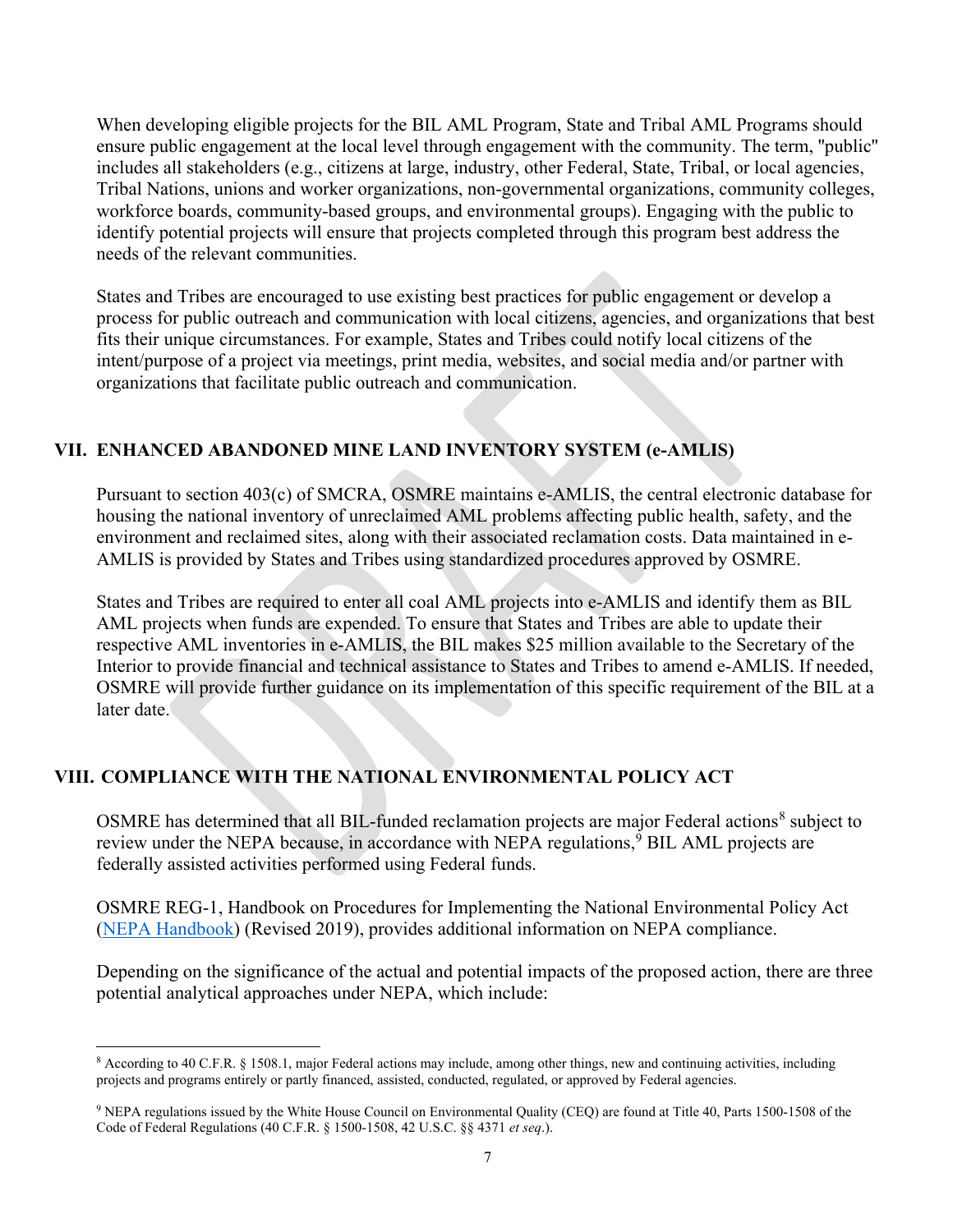- 1) Categorical Exclusion (CE);
- 2) Environmental Assessment (EA), which may result in a Finding of No Significant Impact (FONSI) or a Notice of Intent (NOI) to prepare an Environmental Impact Statement (EIS);
- 3) Environmental Impact Statement (EIS) and Record of Decision (ROD).

The Department's NEPA regulations make clear that in the absence of an applicable CE, an EA, and, in some cases, an EIS, must be prepared for the proposed Federal action. Section 46.205(a) of Title 43 of the Code of Federal Regulations (CFR) states:

If a proposed action does not meet the criteria for any of the listed Departmental categorical exclusions or any of the individual bureau categorical exclusions, then the proposed action must be analyzed in an environmental assessment or environmental impact statement.

The three potential analytical approaches under NEPA are defined below.

## **Categorical Exclusion**

A CE is a class of actions that a Federal agency has determined, after review by CEQ, does not individually or cumulatively have a significant effect on the human environment; therefore, neither an EA nor an EIS is normally required unless an extraordinary circumstance is identified.<sup>[10](#page-7-0)</sup> A CE is the threshold NEPA analysis for a proposed Federal action. OSMRE has created and received approval from CEQ for a CE, This CE is contained in the DOI Departmental Manual (DM), Chapter 13 [516 DM 13.5 (33)].

### **Environmental Assessment**

If a determination is made that the proposed Federal action cannot be categorically excluded from further NEPA analysis, then an EA is prepared. The EA determines whether a Federal action has the potential to cause significant environmental effects. If no significant environmental effects are found, the decision document will result in a FONSI, and the project may continue without further NEPA analysis. However, if it is determined that an action will have significant effects, then the project must go through the EIS process.

### **Environmental Impact Statement**

For actions with significant impacts, NEPA requires federal agencies to prepare an EIS that must assess, among other things, the potential environmental impacts of the proposal and alternatives to the proposed action. *See* 42 U.S.C. § 4332; 40 C.F.R. part 1502. Once an agency reaches a final decision on the action it wishes to take (i.e., the proposed action or an alternative), it creates a ROD, which is the conclusion of the EIS process. 40 C.F.R. § 1505.2.

In accordance with section 8.5.2.1 of OSMRE's NEPA Handbook, State and Tribal AML Programs must ensure that all connected actions, regardless of the funding source or who proposes them, are analyzed in a single NEPA document. Additionally, a project that includes multiple phases must be reviewed in a single NEPA document. State and Tribal AML Programs are strongly encouraged to look closely at the NEPA analyses outlined above and refer to OSMRE's [NEPA Handbook](https://www.osmre.gov/laws-and-regulations/nepa) to better understand the NEPA process early and align their proposed projects accordingly.

<span id="page-7-0"></span><sup>&</sup>lt;sup>10</sup> Extraordinary circumstances are described in the Departmental NEPA regulations at 43 C.F.R. § 46.215.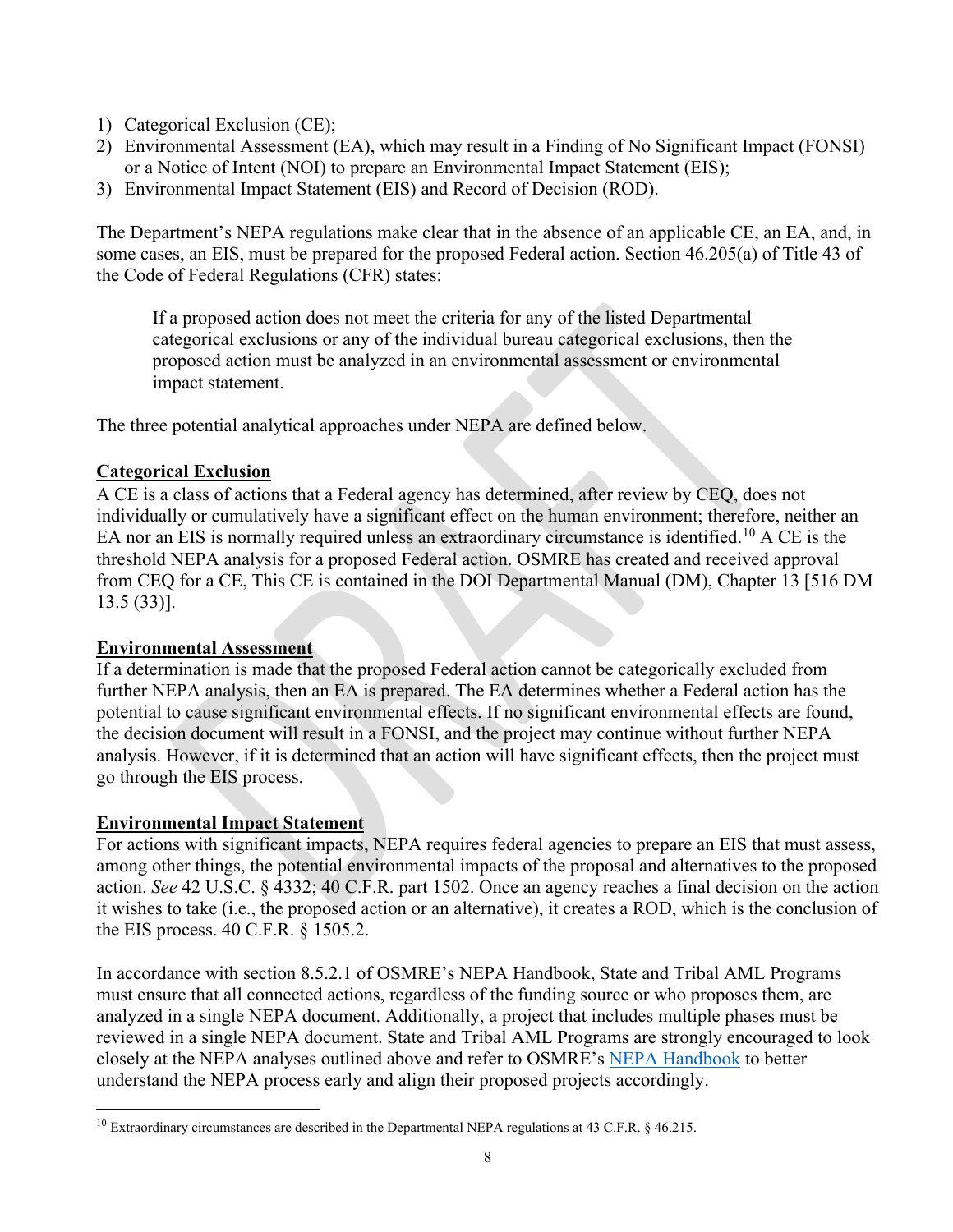## **IX. PROJECT AUTHORIZATION**

The Federal regulations require that, before the start of construction on any non-emergency reclamation project, States and Tribes submit a request for an Authorization to Proceed (ATP) once the NEPA analysis has been completed. 30 C.F.R. §§ 885.15, 886.16. An ATP request for a reclamation project should include: confirmation that the problem area to be reclaimed has been entered into e-AMLIS; all completed environmental documents, including NEPA documents and other documents demonstrating compliance with relevant environmental laws, such as the Endangered Species Act; an AML eligibility statement; and any additional documentation requested by OSMRE for that particular project.

As discussed above, States and Tribes should engage with labor and worker organizations that represent coal industry workers to identify current or former employees of the coal industry who are candidates to be employed by AML reclamation contractors consistent with the Section 40701(f) priority and provide OSMRE with certifications of this engagement.

For projects or aggregated projects in excess of \$1 million, States or Tribes may provide a certification that a Project either uses a unionized project workforce or includes a project labor agreement, meaning a pre-hire collective bargaining agreement consistent with section 8(f) of the National Labor Relations Act (29 U.S.C. 158(f)). In lieu of such certification, the Recipient may develop a project workforce continuity plan, detailing:

- How the State or Tribe will ensure the Project has ready access to a sufficient supply of appropriately skilled and unskilled labor to ensure high-quality construction throughout the life of the Project, including a description of any required professional certifications and/or in-house training, registered apprenticeships or labor-management partnership training programs, and partnerships like unions, community colleges, or community-based groups;
- How the State or Tribe will minimize risks of labor disputes and disruptions that would jeopardize timeliness and cost-effectiveness of the Project;
- How the State or Tribe will provide a safe and healthy workplace that avoids delays and costs associated with workplace illnesses, injuries, and fatalities, including descriptions of safety training, certification, and/or licensure requirements for all relevant workers (e.g., OSHA 10, OSHA 30);
- Whether workers on the Project will receive wages and benefits that will secure an appropriately skilled workforce in the context of the local or regional labor market;
- Whether the Project has a Community Benefit Agreement, with a description of any such agreement; and
- Whether the Project prioritizes local hires.

These plans should maintain sufficient records to substantiate this information upon request.

OSMRE will provide an ATP letter once the agency has determined that the request satisfies the guidelines for ATP issuance. The ATP letter from OSMRE provides the required approval to use BIL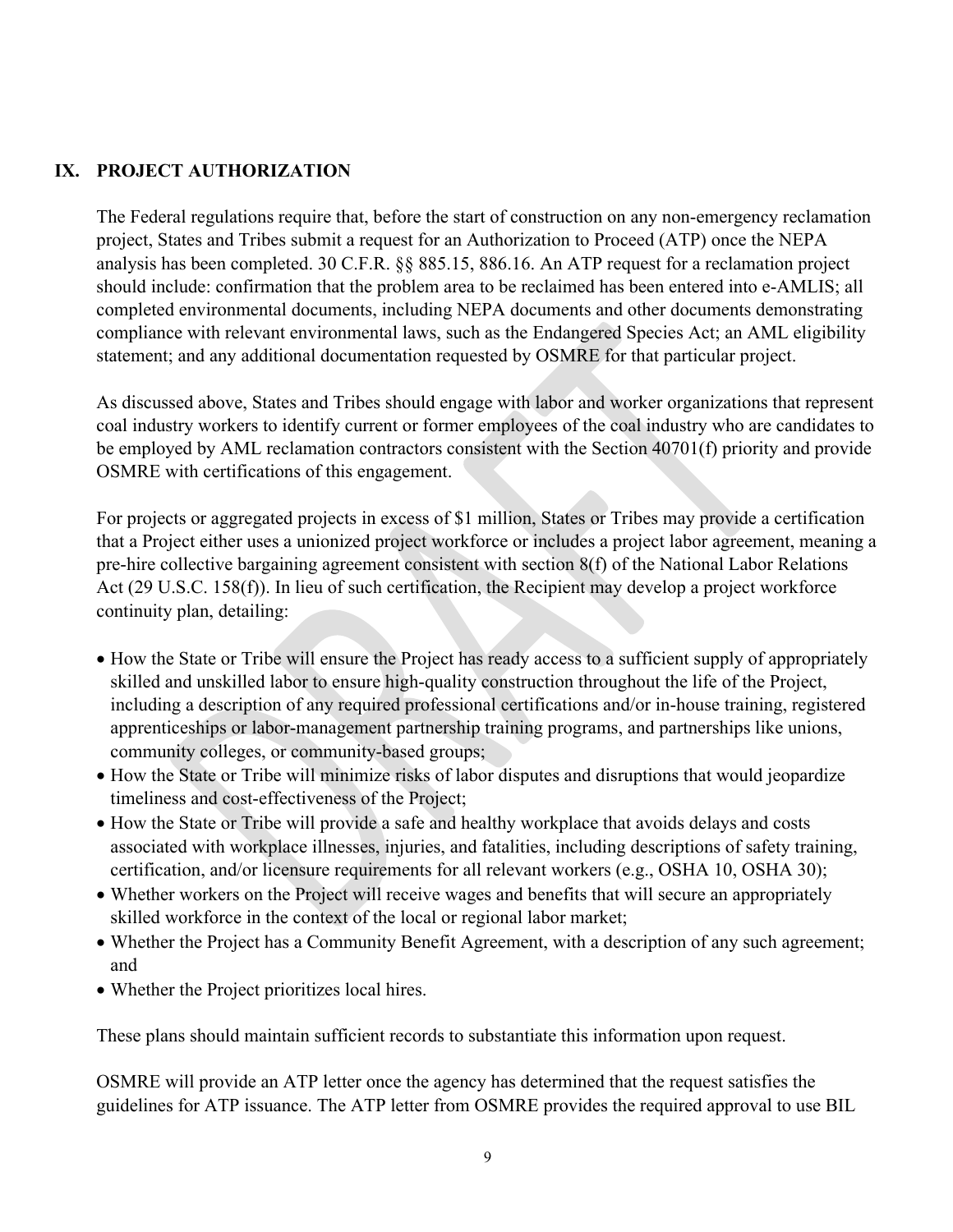AML grant funding to reclaim the specific project being addressed and allows project construction to begin. Although NEPA documentation is part of the criteria required for an ATP request, the NEPA process and ATP process are two separate processes. An ATP request cannot be completed until OSMRE has completed the NEPA review process and issued a ROD, FONSI, or CE in compliance with the NEPA requirements.

According to chapter 4-120 of the Federal Assistance Manual (FAM), States and Tribes are required to submit a request for emergency declaration to OSMRE for emergency reclamation projects. The FAM requirements track the "emergency" definition at 30 C.F.R. § 700.5, identifying the proper amount of emergency reclamation as the amount necessary to stabilize the emergency aspects of the problem eliminating the immediate danger to public health, safety, and general welfare. Any remaining reclamation should then be accomplished as part of a regular, non-emergency AML project, as necessary.

Upon receipt of a request for emergency declaration, OSMRE will review the information and ensure that the project meets all requirements of the AML emergency program. If all information contained within the request for emergency declaration is complete, OSMRE will declare an emergency by signing a Finding of Fact/ATP. The Finding of Fact certifies that the problem meets the emergency criteria and serves as the point of Federal action, authorizing the State/Tribe to proceed with reclamation work on the site. After the emergency is abated, the States and Tribes are required to comply with all applicable Federal laws and regulations, including NEPA.

# **X. BIL AML PERFORMANCE MEASURES & REPORTING**

OSMRE is required to submit a report to Congress within six years of the first BIL AML grant allocation to State and Tribal AML Programs. This report will detail the progress made under the BIL AML provisions in addressing outstanding reclamation needs under subsections (a) and (b) of section 403 and section 410 of SMCRA. In preparing this report, OSMRE will solicit input from State and Tribal AML Programs on the progress made in addressing outstanding coal AML problems and use the information provided in the annual evaluation reports each State and Tribe submits pursuant to section  $405(j)$  of SMCRA.<sup>[11](#page-9-0)</sup> OSMRE intends to provide future guidance on how to prepare the information required in the report to Congress.

OSMRE is evaluating and developing the performance measures and reporting elements to be tracked to ensure accomplishments made by State and Tribal AML Programs under the BIL are captured in these annual reports. Given that AML projects are located in coalfield communities that may also be defined as disadvantaged communities, communities of color, low-income communities, or Tribal or Indigenous communities, State and Tribal AML Programs are encouraged to track and report on the types of benefits and the percentage of benefits that accrue to these communities. State and Tribal AML Programs are also encouraged to engage with stakeholders to help identify metrics that accurately reflect the benefits of BIL AML projects in their reclamation programs. In order to enable robust reporting, States and Tribes are expected to track the following types of benefits that can be measured and reported:

<span id="page-9-0"></span><sup>&</sup>lt;sup>11</sup> Pursuant to section 405(j) of SMCRA, State and Tribal AML programs will be required to submit annual reports to track their progress and accomplishments in addressing outstanding reclamation needs using BIL AML grant funds.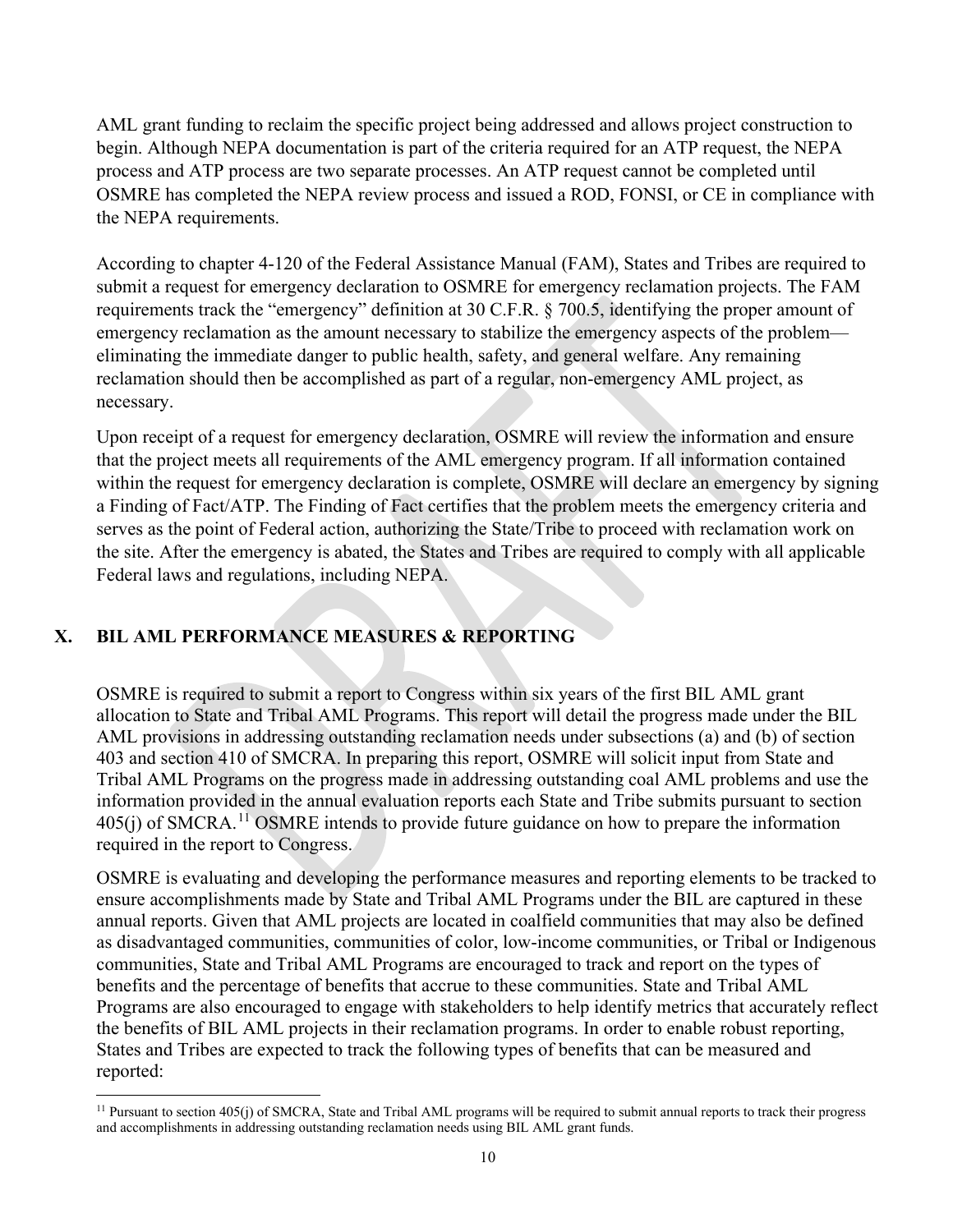### **AML Reclamation Environmental Benefits**

- Number of acres reforested
- Number of trees planted on AML sites
- Number of bat gates installed
- Number of acres of endangered species habitat re-established
- Number of tons of rare earth elements, metals, or sediment recovered for reuse
- Amount of methane emissions reduced

### **AMD Remediation Project Benefits**

- Quantity of iron, aluminum, manganese, sulfate, etc. removed and/or recovered on annual basis by AMD water reclamation projects
- Quantity of Rare Earth Elements (REE) recovered by AMD water reclamation projects
- Number of AMD passive treatment systems built
- Number of AMD passive treatment systems operated and maintained
- Number of AMD active treatment systems built
- Number of AMD discharges abated
- Number of polluted water supplies addressed
- Miles of waterways improved
- Volume of water treated
- Number of outflows remediated

## **Socio-economic Benefits of BIL AML Projects**

- Percent of overall benefits and types of benefits that accrue to disadvantaged community, community of color, low-income community, or Tribal or Indigenous community;
- Number of former/current employees of the coal industry employed in AML reclamation;
- Demographics/number of workers from under-represented groups;
- Percent of workers from the local community;
- If there is a community benefit agreement as part of the project;
- Number of project partners involved in AML reclamation projects;
- Electric generating capacity of renewable energy facilities installed on reclaimed AML sites;
- Number of businesses constructed on reclaimed AML sites, and number of people employed at those sites;
- Acres of new recreational facilities constructed;
- Number of job hours involved in BIL AML remediation;
- Number of people receiving potable water after completion of water supply restoration projects;
- Number of residents positively impacted by the restoration of previously polluted waterways; and,
- Number of residents within [X] miles of BIL-funded projects.

\* \* \*

# **If you have any questions or need additional assistance, please contact your servicing OSMRE Field or Regional Office.**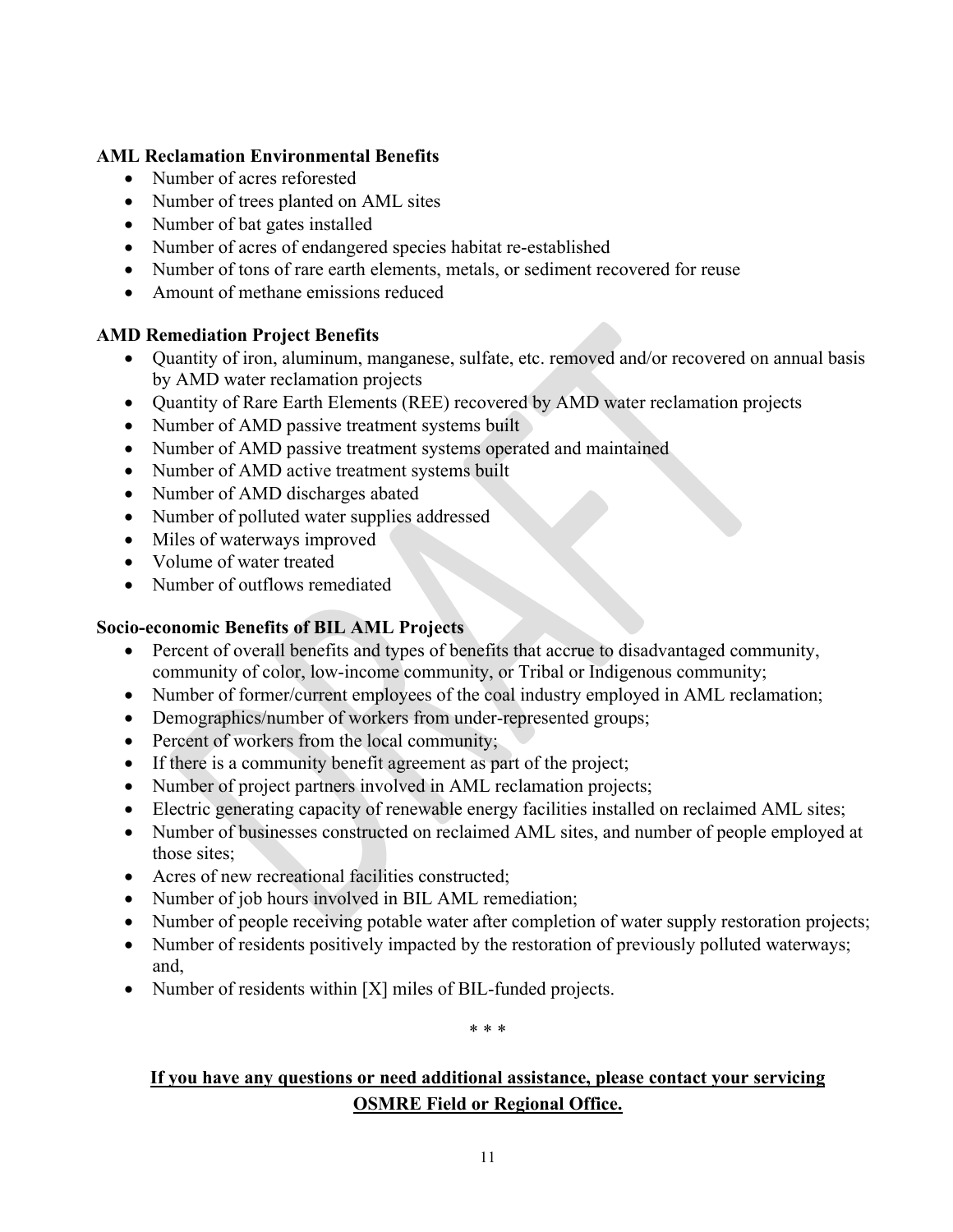# **\*\*Appendices**

Appendix I: Subaccounts for BIL AML Financial Assistance

Appendix II: Table for BIL AML Eligible Projects

Appendix III: BIL AML Project Flowchart

\*\*-Appendices to be developed as needed.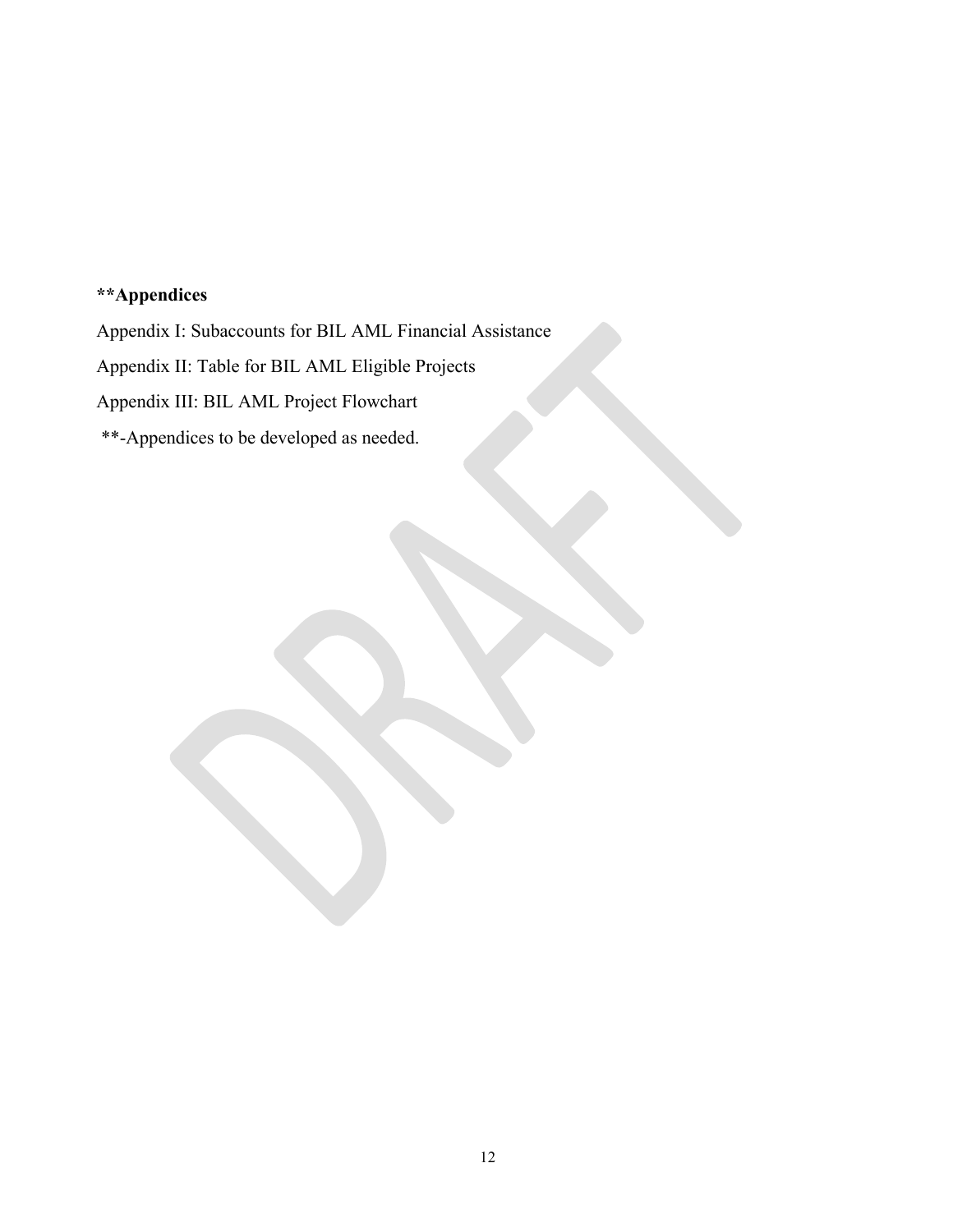## **Appendix I: Subaccounts for BIL AML Financial Assistance**

## **I. Authorities**

- The Surface Mining Control and Reclamation Act of 1977 (SMCRA), Pub. L. No. 95- 87, as amended
- Infrastructure Investment and Jobs Act (IIJA), Pub. L. No. 117-58, also known as the Bipartisan Infrastructure Law (BIL)
- Office of Surface Mining Reclamation and Enforcement (OSMRE) Directive GMT-10, The Federal Assistance Manual (FAM)
- The Federal Grant and Cooperative Agreement Act of 1977, Pub. L. No. 95-224
- Title 2 C.F.R. Part 200, Uniform Administrative Requirements, Cost Principles and AuditRequirements for Federal Awards

## **II. Purpose**

The purpose of this document is to provide guidance and to clarify the available subaccounts (i.e. cost categories) for allocating monies when submitting a BIL AML grant applications and expending monies when invoices are submitted for processing through the Department of the Interior's/OSMRE's financial system. This guidance document outlines the available subaccounts for BIL funds that were created in 2022. The Federal Assistance Manual (FAM) will be updated to reflect these changes.

### **III. How to Use this Document**

This document contains the following information:

- BIL Subaccounts Table. (Table 1) This table provides a listing of all available subaccounts under the BIL AML Program, which is funded by moneys sourced from the U.S. Treasury.
- Fund Type Descriptions. This section describes the different types of funds listed in Table 1, which are used in the BIL AML Program.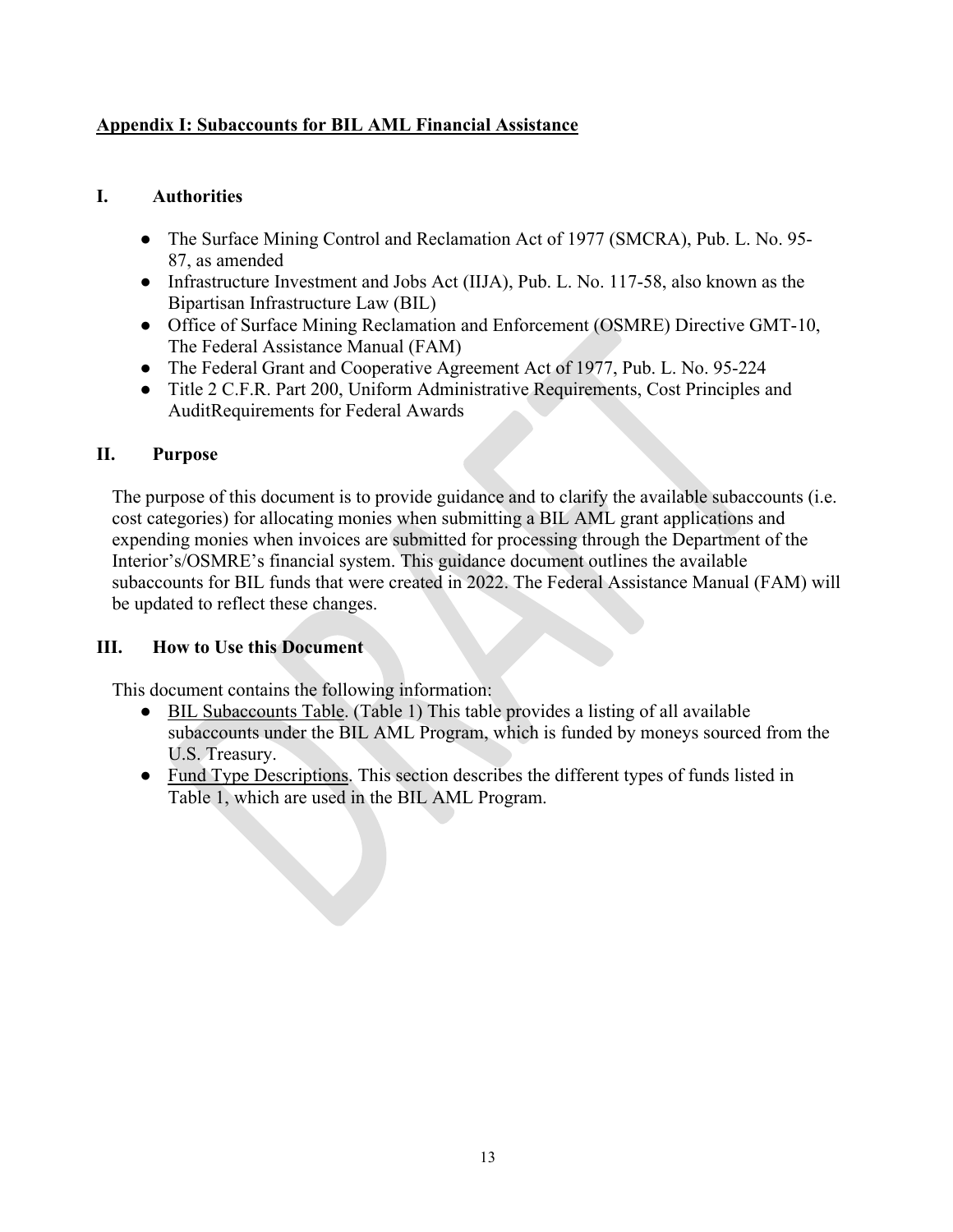### **BIL AML Grant Subaccount Table**

The table below contains a listing of standard subaccounts currently available for BIL AML Grants:

### **Table 1: BIL Fund Subaccounts**

| Subaccount | <b>Bipartisan Infrastructure Law</b> |
|------------|--------------------------------------|
|            |                                      |
|            |                                      |
|            |                                      |
|            |                                      |
|            |                                      |
|            |                                      |

Listed below is the fund type description.

**IL** Funds authorized by section 40701 of the BIL that are available to eligible States and Tribes.

### *Source: U.S. Treasury Funds*

Listed below are the subaccount number definitions:

### **01. Non-Emergency Administrative**

These are costs that cannot be tracked to individual reclamation projects and include items such as travel, rental of vehicles, and any other administrative expenses. Project Design and Engineering costs should not be incorporated into subaccount 01.

### **03. Coal Project Costs (Non-Water Supply)**

Used for actual construction, realty work, construction contracting, construction inspection, and other items allocable to a specific project in accordance with the BIL. Please note that project design and engineering coal-related costs and operation and maintenance costs related to AMD projects should not be included under subaccount 03. An engineering and design subaccount 19, as described below, have been created to track these coal-related costs. An operational and maintenance subaccount 21, as described below, has been created to track these AMD related costs.

### **04. Water Supply Project Costs**

Authorized by the Bipartisan Infrastructure Law, eligible States and Tribes may expend funds to protect, repair, replace, construct, or enhance facilities related to water supplies adversely affectedby coal mining practices. Please note that project design and engineering coal-related costs should no longer be included under subaccount 04. A new engineering and design subaccount 19, as described below, has been created to track these coal-related costs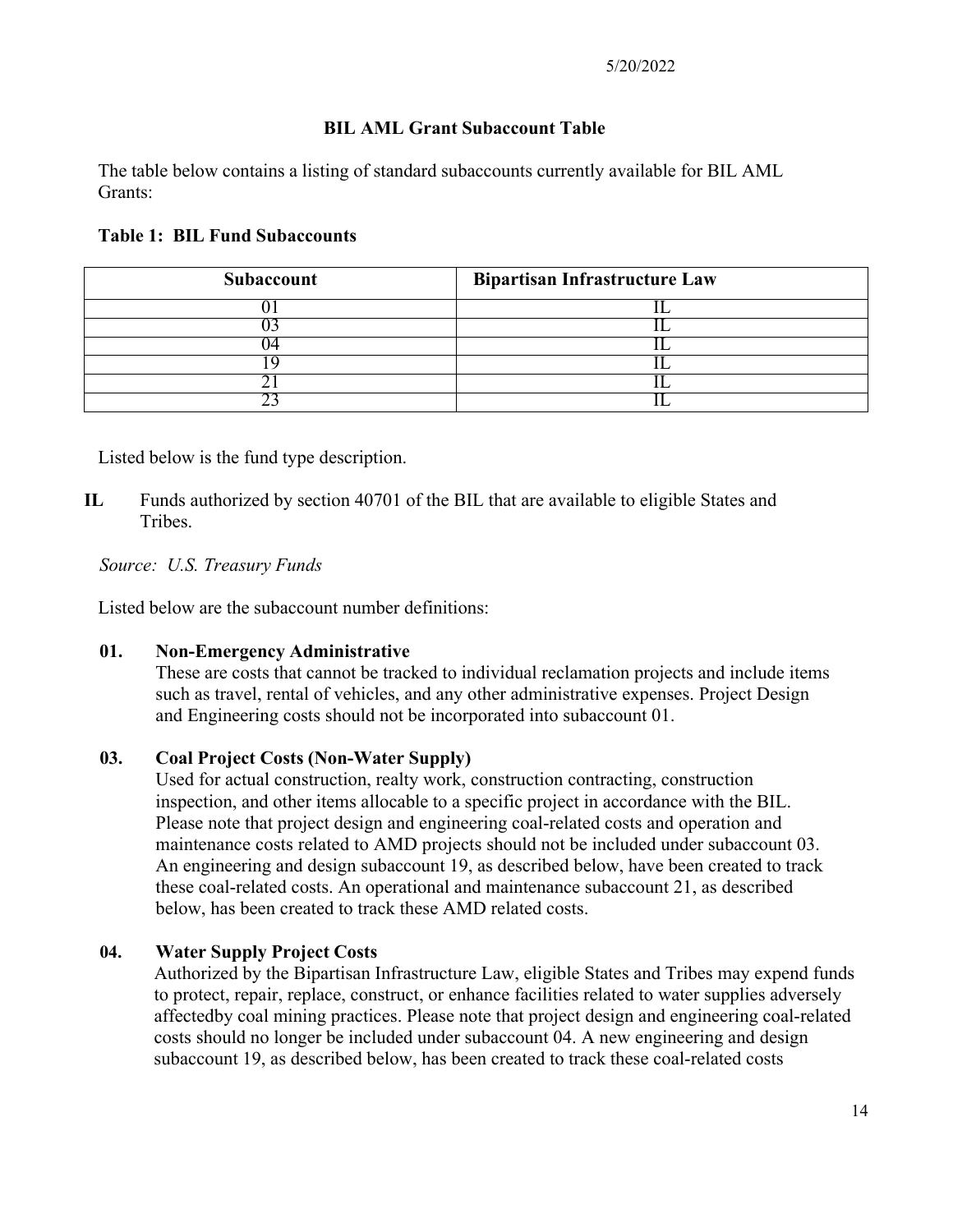### **19. Coal Projects Engineering & Design Costs**

Coal-related engineering and design costs associated with site investigation, including identification and mapping of hazards; environmental sample collection and data validation; costs associated with surveying design and engineering of reclamation activities, including development of construction bid packages; costs associated with owner operator searches, eligibility determination, historic and archeological surveys, threatened and endangered species reports and consultation, document preparation related to NEPA, public meetings, and landowner agreements; and any other costs associated with project preparation before the award or initiation of a construction project.

Pursuant to section 403(c) of SMCRA, OSMRE maintains e-AMLIS, the central electronic database for housing the national inventory of unreclaimed AML problems affecting public health, safety, and the environment and reclaimed sites, along with their associated reclamation costs. BIL funding may be used by State or Tribal AML Programs to amend their inventory of coal problems. Costs associated with the activities necessary to update a State or Tribe's inventory in e-AMLIS should be included under this subaccount.

Please note that this definition does not include construction oversight or long-term monitoring or maintenance. Any cost related to construction oversight or long-term monitoring or maintenance should be included under direct project subaccounts such as 03 and 04. Any BIL costs related to long term acid mine drainage (AMD) operational and maintenance costs should be included under subaccount 21.

### **21. Acid Mine Drainage (AMD) Operational and Maintenance Costs**

These are costs associated with the long-term operation and maintenance of AMD treatment facilities. This category was created as a result of the determination that States and Tribes receiving BIL AML funding may use the grant funds to operate and maintain AMD treatment facilities. Costs related to the construction of AMD treatment facilities should be included under direct project subaccounts such as 03 and 04. Costs related to the design of AMD treatment facilities should be included under subaccount 19.

### **23. BIL Emergency Projects Only**

Authorized by the BIL. As defined at 30 C.F.R. § 700.5, an emergency is: a sudden danger or impairment that presents a high probability of substantial physical harm to the health, safety, or general welfare of people before the danger can be abated under normal program operation procedures. Emergency project costs cover the emergency restoration, reclamation, abatement, control, or prevention of adverse effects of coal mining practices, on eligible lands. Emergency projects must be pre-authorized by OSMRE, directly related to emergency hazard abatement, and are subject to availability of funds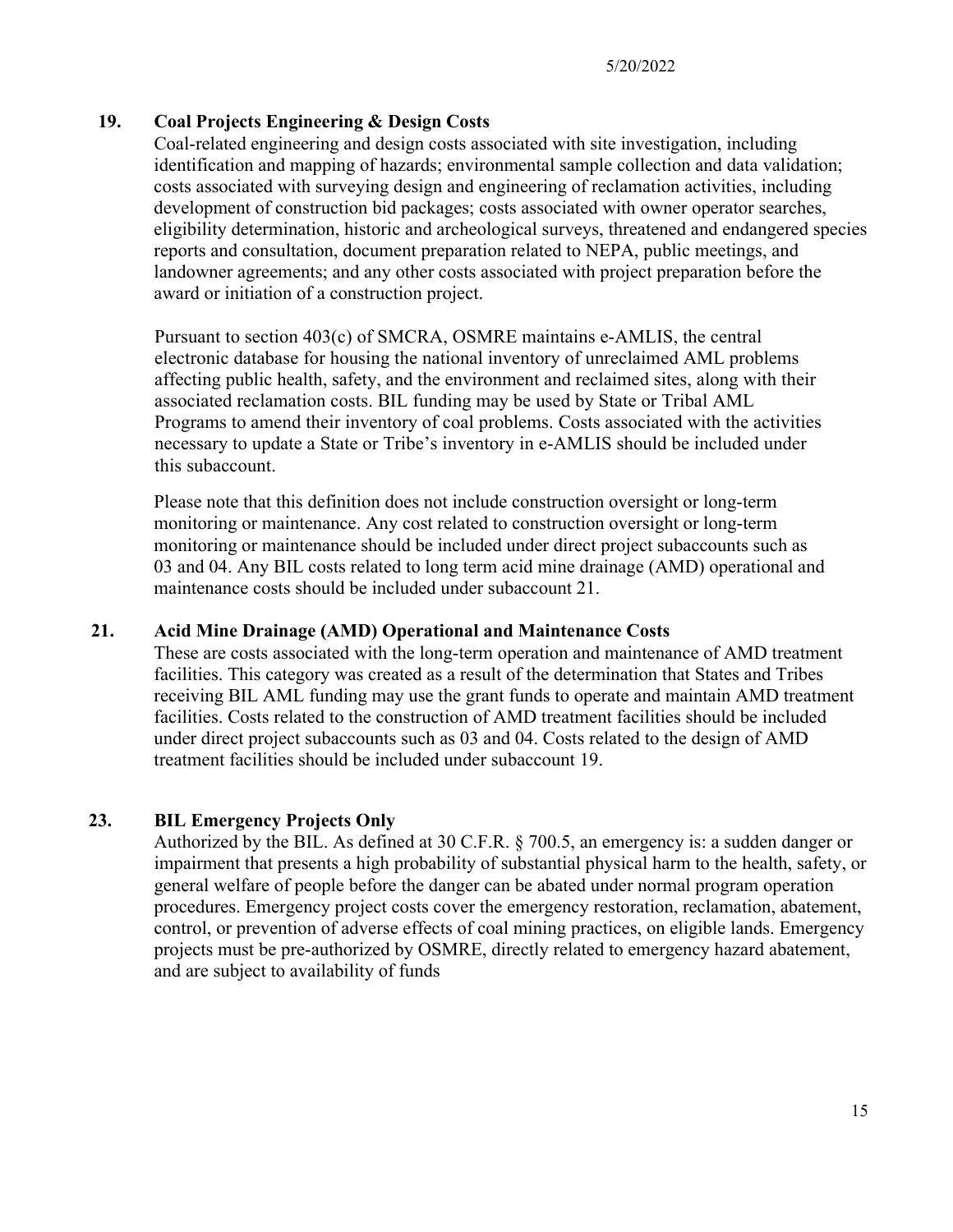| <b>Project or</b><br><b>Activity</b> | <b>Type of Hazard</b>                                         | <b>Estimated FY 2022</b><br><b>BIL AML Funding</b><br>for Project | <b>Schedule</b>                                                   | <b>Proposed Project</b><br><b>Accomplishments</b> |
|--------------------------------------|---------------------------------------------------------------|-------------------------------------------------------------------|-------------------------------------------------------------------|---------------------------------------------------|
| Project $1 - Name$<br>of Project     | E.g., Dangerous<br>Highwall,<br>Clogged Stream<br>Lands, etc. | <b>SXXXX</b>                                                      | Anticipated<br>$Start$ Date $-$<br>Anticipated<br><b>End Date</b> | E.g., dangerous<br>highwall reclaimed             |
|                                      |                                                               |                                                                   |                                                                   |                                                   |
|                                      |                                                               |                                                                   |                                                                   |                                                   |

# **Appendix II: Table for BIL AML Eligible Projects**